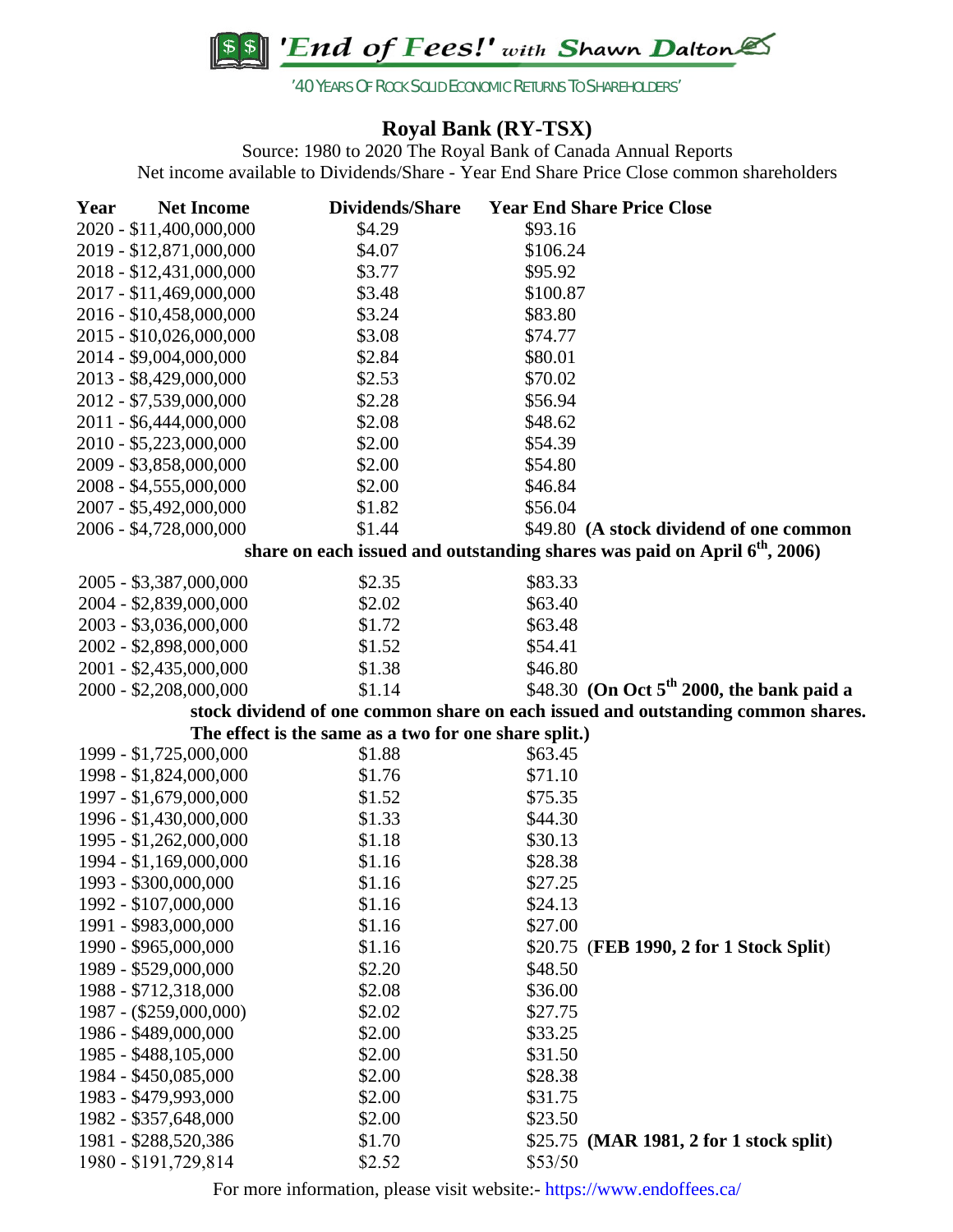**SS 'End of Fees!'** with Shawn Dalton

#### **TD Bank Financial Group (TD-TSX)**

Source: 1980 - 2020 Annual year end financial company report A \$10,000 investment in TD shares on October 31, 1960, with dividends reinvested quarterly, was worth \$3,813,000 at the end of October, 2001. That's 138% better than the average of our peers.

| <b>Net Income</b>       | <b>Dividends/Share</b>                                                                                                                                                                                                                                                                                             | <b>Year End Share Price Close</b>                                                                                                                                                           |
|-------------------------|--------------------------------------------------------------------------------------------------------------------------------------------------------------------------------------------------------------------------------------------------------------------------------------------------------------------|---------------------------------------------------------------------------------------------------------------------------------------------------------------------------------------------|
| 2020 - \$11,895,000,000 | \$3.11                                                                                                                                                                                                                                                                                                             | \$58.78                                                                                                                                                                                     |
| 2019 - \$11,686,000,000 | \$2.89                                                                                                                                                                                                                                                                                                             | \$75.21                                                                                                                                                                                     |
| 2018 - \$11,897,000,000 | \$2.61                                                                                                                                                                                                                                                                                                             | \$73.03                                                                                                                                                                                     |
| 2017 - \$10,394,000,000 | \$2.35                                                                                                                                                                                                                                                                                                             | \$73.34                                                                                                                                                                                     |
| 2016 - \$9,036,000,000  | \$2.16                                                                                                                                                                                                                                                                                                             | \$60.86                                                                                                                                                                                     |
| 2015 - \$8,543,000,000  | \$2.00                                                                                                                                                                                                                                                                                                             | \$53.68                                                                                                                                                                                     |
| 2014 - \$7,877,000,000  | \$1.84                                                                                                                                                                                                                                                                                                             | \$55.47 (Adjusted to reflect one-for-one                                                                                                                                                    |
|                         |                                                                                                                                                                                                                                                                                                                    | dividend paid on January 31, 2014)                                                                                                                                                          |
| 2013 - \$6,868,000,000  | \$3.24                                                                                                                                                                                                                                                                                                             | \$95.64                                                                                                                                                                                     |
| 2012 - \$6,775,000,000  | \$2.89                                                                                                                                                                                                                                                                                                             | \$81.23                                                                                                                                                                                     |
| 2011 - \$6,071,000,000  |                                                                                                                                                                                                                                                                                                                    | \$75.23                                                                                                                                                                                     |
|                         |                                                                                                                                                                                                                                                                                                                    | \$73.45                                                                                                                                                                                     |
|                         |                                                                                                                                                                                                                                                                                                                    | \$61.68                                                                                                                                                                                     |
|                         |                                                                                                                                                                                                                                                                                                                    | \$56.92                                                                                                                                                                                     |
|                         |                                                                                                                                                                                                                                                                                                                    | \$71.35                                                                                                                                                                                     |
|                         |                                                                                                                                                                                                                                                                                                                    | \$65.10                                                                                                                                                                                     |
|                         |                                                                                                                                                                                                                                                                                                                    | \$55.70                                                                                                                                                                                     |
|                         |                                                                                                                                                                                                                                                                                                                    | \$48.98                                                                                                                                                                                     |
|                         |                                                                                                                                                                                                                                                                                                                    | \$43.86                                                                                                                                                                                     |
|                         |                                                                                                                                                                                                                                                                                                                    | \$29.35                                                                                                                                                                                     |
|                         |                                                                                                                                                                                                                                                                                                                    | \$35.94                                                                                                                                                                                     |
|                         |                                                                                                                                                                                                                                                                                                                    | \$41.95                                                                                                                                                                                     |
|                         |                                                                                                                                                                                                                                                                                                                    | \$33.75 (Adjusted to reflect one-for-one                                                                                                                                                    |
|                         |                                                                                                                                                                                                                                                                                                                    | dividend paid on July 31, 1999)                                                                                                                                                             |
| 1998 - \$1,076,000,000  |                                                                                                                                                                                                                                                                                                                    | \$45.90                                                                                                                                                                                     |
| 1997 - \$1,088,000,000  |                                                                                                                                                                                                                                                                                                                    | \$51.65                                                                                                                                                                                     |
| 1996 - \$914,000,000    |                                                                                                                                                                                                                                                                                                                    | \$31.35                                                                                                                                                                                     |
| 1995 - \$756,000,000    | \$0.88                                                                                                                                                                                                                                                                                                             | \$23.75                                                                                                                                                                                     |
| 1994 - \$683,000,000    |                                                                                                                                                                                                                                                                                                                    | \$20.50                                                                                                                                                                                     |
| 1993 - \$275,000,000    | \$0.76                                                                                                                                                                                                                                                                                                             | \$21.00                                                                                                                                                                                     |
| 1992 - \$408,000,000    | \$0.76                                                                                                                                                                                                                                                                                                             | \$18.13                                                                                                                                                                                     |
| 1991 - \$497,000,000    | \$0.76                                                                                                                                                                                                                                                                                                             | \$18.50                                                                                                                                                                                     |
| 1990 - \$596,000,000    | \$0.76                                                                                                                                                                                                                                                                                                             | \$15.38                                                                                                                                                                                     |
| 1989 - \$695,000,000    | \$0.71                                                                                                                                                                                                                                                                                                             | \$21.38                                                                                                                                                                                     |
| 1988 - \$667,800,000    |                                                                                                                                                                                                                                                                                                                    | \$36.88                                                                                                                                                                                     |
| 1987 - \$53,100,000     | \$0.86                                                                                                                                                                                                                                                                                                             | \$25.13                                                                                                                                                                                     |
| 1986 - \$402,600,000    | \$0.84                                                                                                                                                                                                                                                                                                             | \$22.625                                                                                                                                                                                    |
| 1985 - \$415,600,000    | \$0.79                                                                                                                                                                                                                                                                                                             | \$24.125                                                                                                                                                                                    |
| 1984 - \$355,800,000    |                                                                                                                                                                                                                                                                                                                    | \$16.875                                                                                                                                                                                    |
| 1983 - \$307,700,000    | \$0.694                                                                                                                                                                                                                                                                                                            | \$16.75 (3–for 1 share split July28 <sup>th</sup> 1983)                                                                                                                                     |
| 1982 - \$288,000,000    | \$1.95                                                                                                                                                                                                                                                                                                             | \$34.25                                                                                                                                                                                     |
| 1981 - \$242,100,000    | \$1.63                                                                                                                                                                                                                                                                                                             | \$30.13                                                                                                                                                                                     |
| 1980 - \$182,800,000    | \$1.19                                                                                                                                                                                                                                                                                                             | \$21.63                                                                                                                                                                                     |
|                         | 2010 - \$5,034,000,000<br>2009 - \$4,549,000,000<br>2008 - \$3,754,000,000<br>2007 - \$4,169,000,000<br>2006 - \$3,354,000,000<br>2005 - \$2,583,000,000<br>2004 - \$2,709,000,000<br>2003 - \$1,480,000,000<br>$2002 - (160,000,000)$<br>2001 - \$1,300,000,000<br>2000 - \$969,000,000<br>1999 - \$2,938,000,000 | \$2.61<br>\$2.44<br>\$2.44<br>\$2.36<br>\$2.11<br>\$1.78<br>\$1.58<br>\$1.36<br>\$1.16<br>\$1.12<br>\$1.09<br>\$0.92<br>\$0.72<br>\$1.32<br>\$1.12<br>\$1.00<br>\$0.79<br>\$1.02<br>\$0.760 |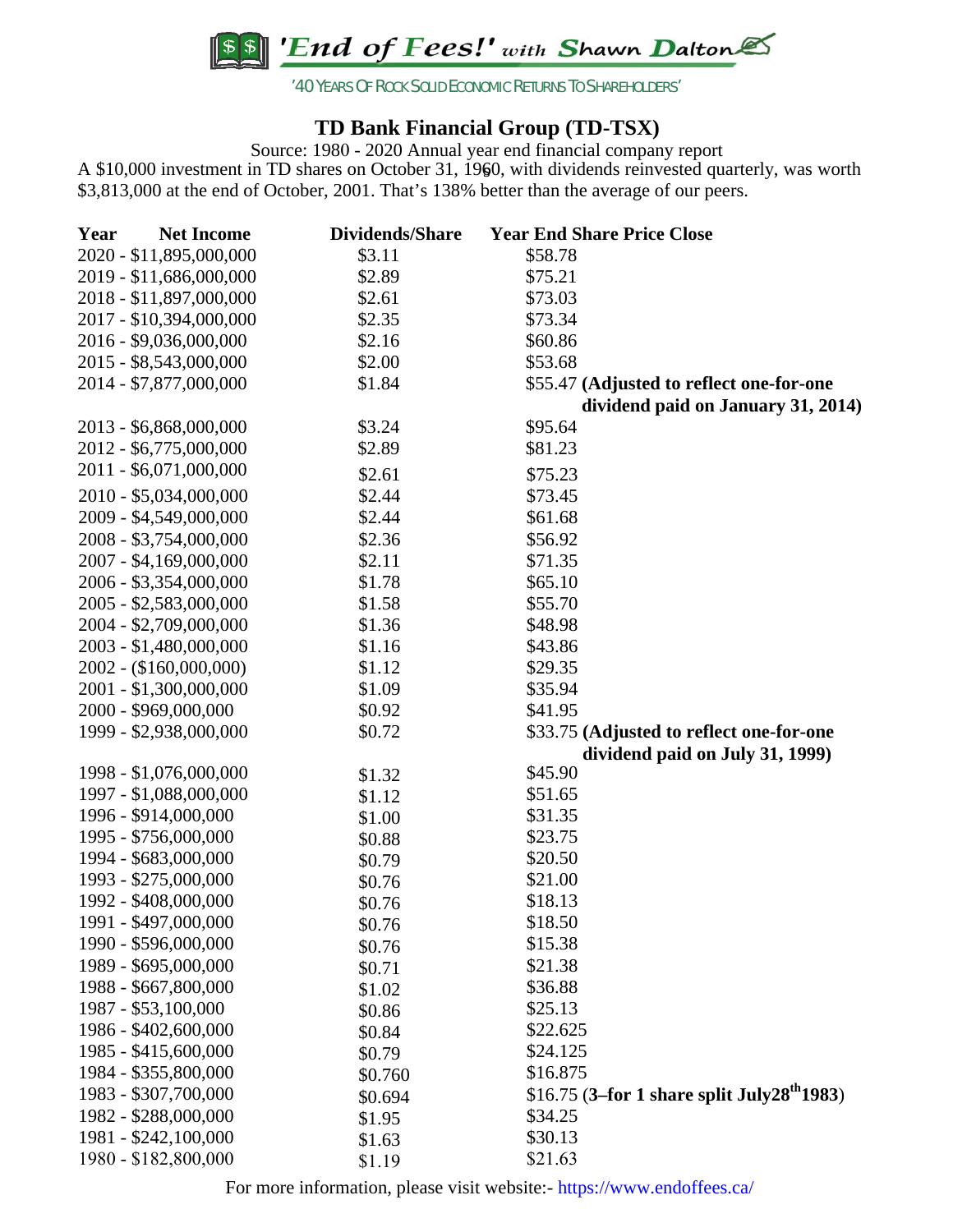\$\$ 'End of Fees!' with Shawn Dalton

# **CIBC (CM-TSX)**

**Source: 1980 to 2020 year end annual company reports**

| Year | <b>Net Income</b>        | <b>Dividends/Share</b>         | <b>Year End Share Price Close</b>                                       |
|------|--------------------------|--------------------------------|-------------------------------------------------------------------------|
|      | 2020 - \$3,792,000,000   | \$5.82                         | \$99.38                                                                 |
|      | 2019 - \$5,121,000,000   | \$5.60                         | \$112.31                                                                |
|      | 2018 - \$5,267,000,000   | \$5.32                         | \$113.68                                                                |
|      | 2017 - \$4,699,000,000   | \$5.08                         | \$113.56                                                                |
|      | 2016 - \$4,275,000,000   | \$4.75                         | \$100.50                                                                |
|      | 2015 - \$3,576,000,000   | \$4.30                         | \$100.28                                                                |
|      | 2014 - \$3,218,000,000   | \$3.94                         | \$102.89                                                                |
|      | 2013 - \$3,352,000,000   | \$3.80                         | \$88.70                                                                 |
|      | 2012 - \$3,331,000,000   | \$3.64                         | \$78.56                                                                 |
|      | 2011 - \$2,867,000,000   | \$3.51                         | \$75.10                                                                 |
|      | 2010 - \$2,452,000,000   | \$3.48                         | \$78.23                                                                 |
|      | 2009 - \$1,012,000,000   | \$3.48                         | \$61.68                                                                 |
|      | $2008 - (2,060,000,000)$ | \$3.48                         | \$54.66                                                                 |
|      | 2007 - \$3,296,000,000   | \$3.11                         | \$102.00                                                                |
|      | 2006 - \$2,646,000,000   | \$2.76                         | \$87.60                                                                 |
|      | $2005 - (\$32,000,000)$  | \$2.66                         | \$72.20                                                                 |
|      | 2004 - \$2,199,000,000   | \$2.20                         | \$73.90                                                                 |
|      | 2003 - \$2,063,000,000   | \$1.64                         | \$59.21                                                                 |
|      | 2002 - \$653,000,000     | \$1.60                         | \$38.75                                                                 |
|      | 2001 - \$1,686,000,000   | \$1.44                         | \$48.82                                                                 |
|      | 2000 - \$2,060,000,000   | \$1.29                         | \$48.40                                                                 |
|      | 1999 - \$1,029,000,000   | \$1.20                         | \$31.70                                                                 |
|      | 1998 - \$1,056,000,000   | \$1.20                         | \$30.65                                                                 |
|      | 1997 - \$1,551,000,000   | \$1.05                         | \$41.20 (Stock Dividend Paid Mar.27.2007)                               |
|      | 1996 - \$1,254,000,000   | \$1.70                         | \$55.70                                                                 |
|      | 1995 - \$1,015,000,000   | \$1.48                         | \$36.375                                                                |
|      | 1994 - \$890,000,000     | \$1.32                         | \$32.00                                                                 |
|      | 1993 - \$730,000,000     | \$1.32                         | \$31.625                                                                |
|      | 1992 - \$12,000,000      | \$1.32                         | \$28.750                                                                |
|      | 1991 - \$811,000,000     | \$1.32                         | \$30.875                                                                |
|      | 1990 - \$802,000,000     | \$1.32                         | \$22.250                                                                |
|      | 1989 - \$450,000,000     | \$1.24                         | \$31.625                                                                |
|      | 1988 - \$2,615,000,000   | \$1.14                         | \$25.125                                                                |
|      | 1987 - (\$111,000,000)   | \$1.08                         | \$17.875                                                                |
|      | 1986 - \$268,842,000     | \$1.08                         | \$19.125 PG 2/Notes: common share data has                              |
|      |                          |                                | been adjusted to reflect the sub-division of the common shares on a two |
|      |                          | for one basis on Jan. 31, 1986 |                                                                         |
|      | 1985 - \$361,360,000     | \$2.08                         | \$39.13 or \$39.0125                                                    |
|      | 1984 - \$282,389,000     | \$2.08                         | \$26.718                                                                |
|      | 1983 - \$314,873,000     | \$2.08                         | \$30.75                                                                 |
|      | 1982 - \$280,840,000     | \$2.08                         | $(\$25.0125\$251/8)$<br>\$25.13                                         |
|      | 1981 - \$290,185,000     | \$1.90                         | \$28.50                                                                 |
|      | 1980 - \$142,056,363     | \$1.80                         | \$25.50                                                                 |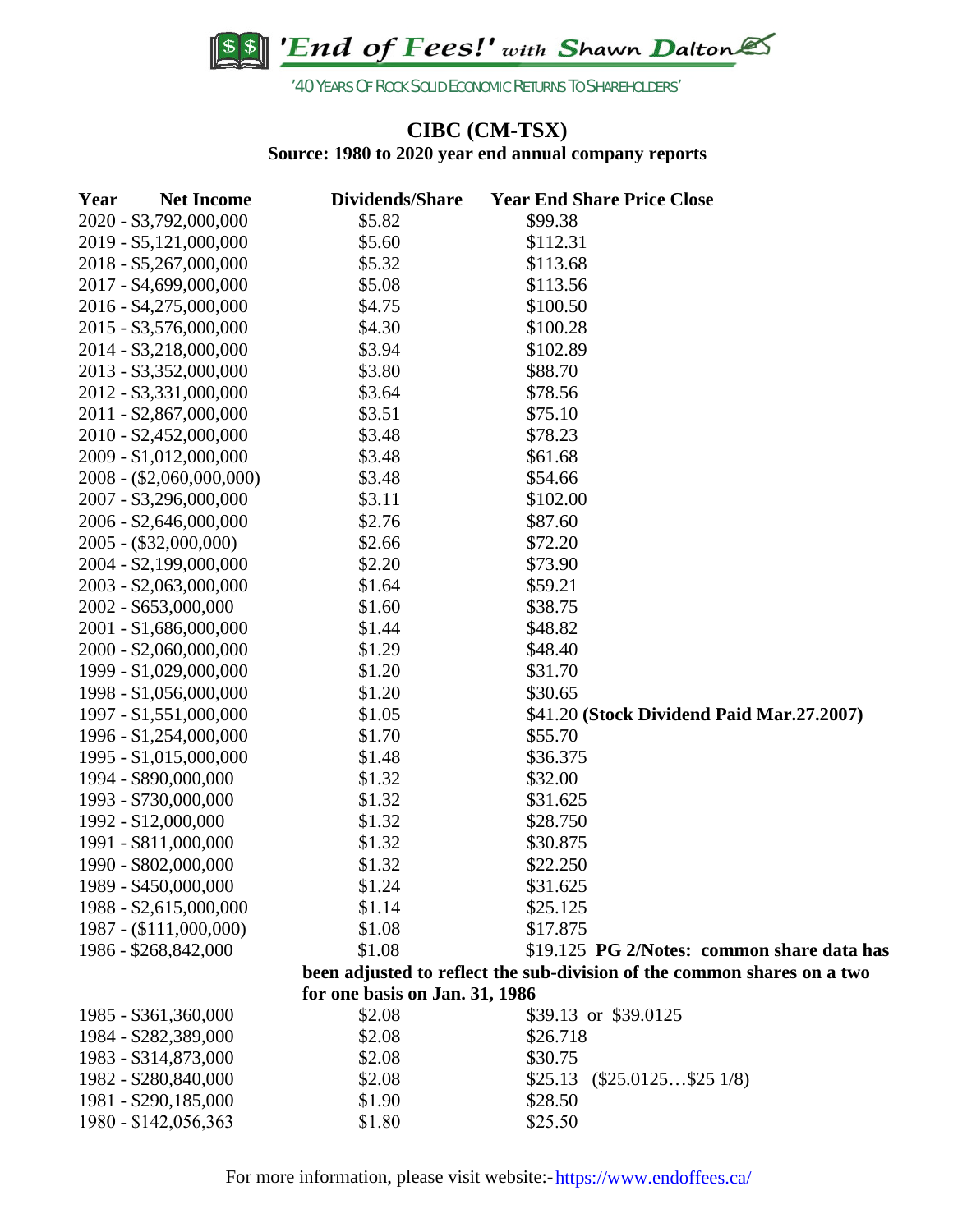**SS End of Fees!'** with Shawn Dalton

## **The Bank of Nova Scotia Annual Report 1984**

Eight year statistical review/Consolidated Statement of Income/ The Bank of Nova Scotia annual reports Ten and Eleven Year Statistical Reviews/ 1980 to 2020

| <b>Net Income</b><br>Year | <b>Dividends/Share</b> | <b>Year End Share Price Close</b>                    |
|---------------------------|------------------------|------------------------------------------------------|
| 2020 - \$6,828,000,000    | \$3.60                 | \$55.35                                              |
| 2019 - \$8,208,000,000    | \$3.49                 | \$75.54                                              |
| 2018 - \$8,361,000,000    | \$3.28                 | \$70.65                                              |
| 2017 - \$7,876,000,000    | \$3.05                 | \$83.28                                              |
| 2016 - \$6,987,000,000    | \$2.88                 | \$72.08                                              |
| 2015 - \$6,897,000,000    | \$2.72                 | \$61.49                                              |
| 2014 - \$6,916,000,000    | \$2.56                 | \$69.02                                              |
| 2013 - \$6,205,000,000    | \$2.39                 | \$63.39                                              |
| 2012 - \$6,023,000,000    | \$2.19                 | \$54.25                                              |
| 2011 - \$4,965,000,000    | \$2.05                 | \$52.53                                              |
| 2010 - \$4,038,000,000    | \$1.96                 | \$54.67                                              |
| 2009 - \$3,361,000,000    | \$1.96                 | \$45.25                                              |
| 2008 - \$3,033,000,000    | \$1.92                 | \$40.19                                              |
| 2007 - \$3,994,000,000    | \$1.74                 | \$53.48                                              |
| 2006 - \$3,549,000,000    | \$1.50                 | \$49.30                                              |
| 2005 - \$3,184,000,000    | \$1.32                 | \$42.99                                              |
| 2004 - \$2,892,000,000    | \$1.10                 | \$39.60 (April 28 <sup>th</sup> 2004 stock dividend) |
| 2003 - \$2,406,000,000    | \$1.68                 | \$65.47                                              |
| 2002 - \$1,692,000,000    | \$1.45                 | \$45.88                                              |
| 2001 - \$2,061,000,000    | \$1.24                 | \$43.85                                              |
| 2000 - \$1,818,000,000    | \$1.00                 | \$43.50                                              |
| 1999 - \$1,443,000,000    | \$0.87                 | \$33.60                                              |
| 1998 - \$1,297,000,000    | \$0.80                 | \$32.20 (2 for 1 stock split Feb 1998)               |
| 1997 - \$1,415,000,000    | \$1.48                 | \$62.15                                              |
| 1996 - \$956,000,000      | \$1.30                 | \$42.25                                              |
| 1995 - \$772,000,000      | \$1.24                 | \$28.88                                              |
| 1994 - \$385,000,000      | \$1.16                 | \$27.50                                              |
| 1993 - \$622,000,000      | \$1.12                 | \$29.00                                              |
| 1992 - \$597,339,000      | \$1.04                 | \$24.00                                              |
| 1991 - \$554,624,000      | \$1.00                 | \$19.75                                              |
| 1990 - \$443,014,000      | \$1.00                 | \$11.00                                              |
| 1989 - \$187,243,000      | \$0.88                 | \$17.25                                              |
| 1988 - \$481,564,000      | \$0.76                 | \$15.00                                              |
| 1987 - (\$335,369,000)    | \$0.72                 | \$12.75                                              |
| 1986 - \$310,175,000      | \$0.69                 | \$16.38                                              |
| 1985 - \$280,988,000      | \$0.68                 | \$13.50                                              |
| 1984 - \$261,280,000      | \$0.68                 | \$12.75 (3 for 1 stock split JAN 27, 1984)           |
| 1983 - \$347,730,000      | \$0.640                | \$13.83                                              |
| 1982 - \$272,612,000      | \$0.607                | \$10.00                                              |
| 1981 - \$244,289,000      | \$0.567                | \$8.50                                               |
| 1980 - \$234,604,000      | \$0.477                | \$10.67                                              |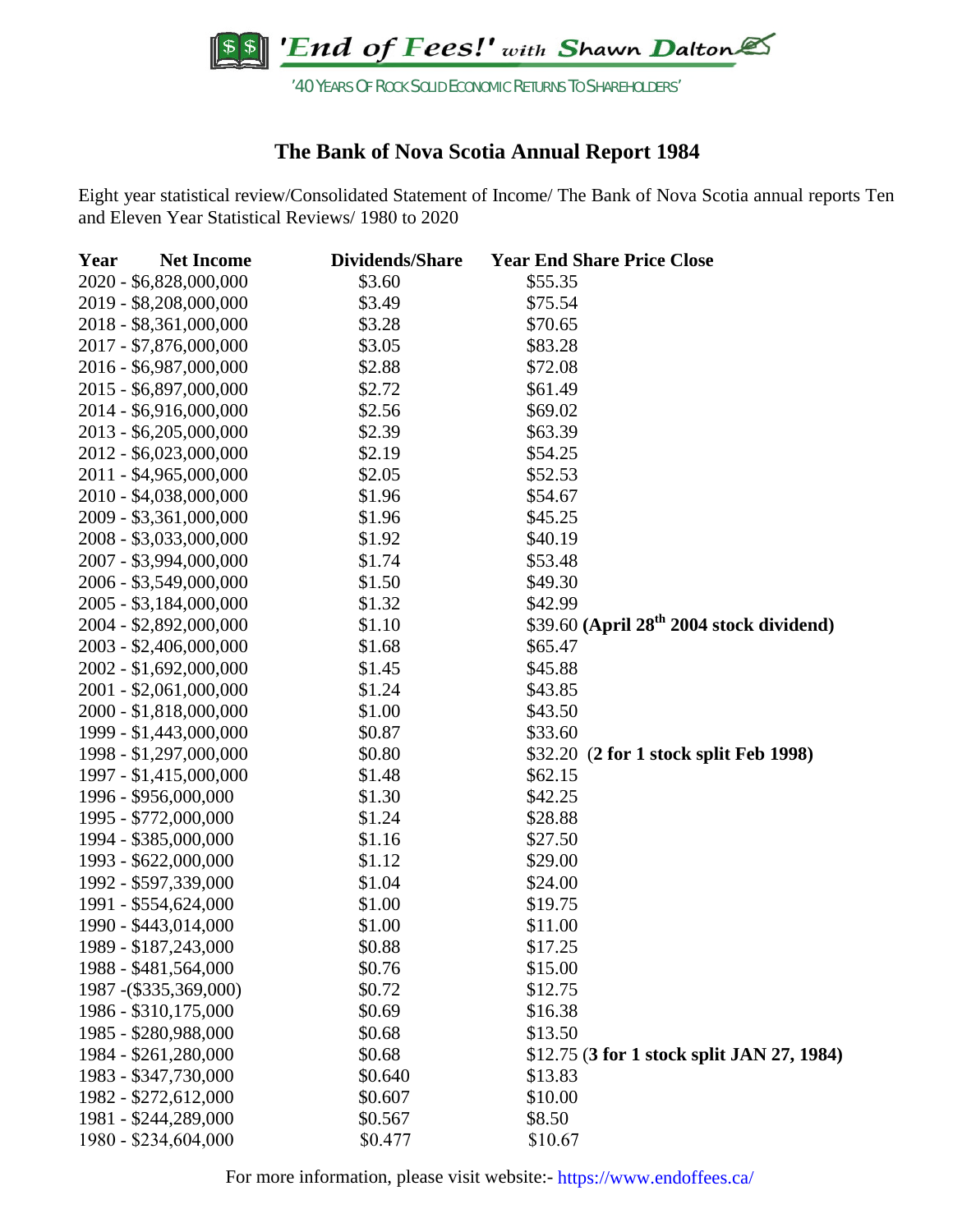**SS End of Fees!'** with Shawn Dalton

#### **Bank of Montreal (BMO-TSX)**

"Bank of Montreal has paid dividends for 181 years – the longest – running dividend payout record of any company in Canada." 192<sup>nd</sup> ANNUAL REPORT 2009 - Bank of Montreal Annual Report: 1984 Financial Highlights (2018) - **Source: 2018 annual year end financial company report**

| Year | <b>Net Income</b>      | Dividends/Share | <b>Year End Share Price Close</b> |                                       |
|------|------------------------|-----------------|-----------------------------------|---------------------------------------|
|      | 2020 - \$5,201,000,000 | \$4.21          | \$79.33                           |                                       |
|      | 2019 - \$6,249,000,000 | \$3.99          | \$97.50                           |                                       |
|      | 2018 - \$5,453,000,000 | \$3.72          | \$98.43                           |                                       |
|      | 2017 - \$5,337,000,000 | \$3.52          | \$98.83                           |                                       |
|      | 2016 - \$4,622,000,000 | \$3.36          | \$85.36                           |                                       |
|      | 2015 - \$4,370,000,000 | \$3.20          | \$76.04                           |                                       |
|      | 2014 - \$4,277,000,000 | \$3.04          | \$81.73                           |                                       |
|      | 2013 - \$4,130,000,000 | \$2.92          | \$72.62                           |                                       |
|      | 2012 - \$3,979,000,000 | \$2.80          | \$59.02                           |                                       |
|      | 2011 - \$2,895,000,000 | \$2.80          | \$58.89                           |                                       |
|      | 2010 - \$2,674,000,000 | \$2.80          | \$60.23                           |                                       |
|      | 2009 - \$1,667,000,000 | \$2.80          | \$50.06                           |                                       |
|      | 2008 - \$1,905,000,000 | \$2.80          | \$43.02                           |                                       |
|      | 2007 - \$2,088,000,000 | \$2.63          | \$63.00                           |                                       |
|      | 2006 - \$2,633,000,000 | \$2.13          | \$69.45                           |                                       |
|      | 2005 - \$2,366,000,000 | \$1.80          | \$57.81                           |                                       |
|      | 2004 - \$2,264,000,000 | \$1.50          | \$57.55                           |                                       |
|      | 2003 - \$1,743,000,000 | \$1.29          | \$49.33                           |                                       |
|      | 2002 - \$1,338,000,000 | \$1.18          | \$38.10                           |                                       |
|      | 2001 - \$1,391,000,000 | \$1.09          | \$33.86                           |                                       |
|      | 2000 - \$1,756,000,000 | \$0.99          | \$35.25                           |                                       |
|      | 1999 - \$1,382,000,000 | \$0.94          | \$24.65                           |                                       |
|      | 1998 - \$1,350,000,000 | \$1.76          | \$63.10                           |                                       |
|      | 1997 - \$1,305,000,000 | \$1.60          | \$60.85                           |                                       |
|      | 1996 - \$1,168,000,000 | \$1.41          | \$40.55                           |                                       |
|      | 1995 - \$986,000,000   | \$1.32          | \$29.75                           |                                       |
|      | 1994 - \$825,000,000   | \$1.20          | \$25.13                           |                                       |
|      | 1993 - \$709,000,000   | \$1.12          |                                   | \$26.875 (2 for 1 stock split MAR/93) |
|      | 1992 - \$640,000,000   | \$2.12          | \$47.13                           |                                       |
|      | 1991 - \$595,000,000   | \$2.12          | \$37.375                          |                                       |
|      | 1990 - \$522,000,000   | \$2.12          | \$27.000                          |                                       |
|      | 1989 - \$51,000,000    | \$2.12          | \$34.000                          |                                       |
|      | 1988 - \$553,400,000   | \$2.00          | \$28.50                           |                                       |
|      | 1987 - \$413,000,000   | \$2.00          | \$26.625                          |                                       |
|      | 1986 - \$352,000,000   | \$1.96          | \$34.125                          |                                       |
|      | 1985 - \$339,000,000   | \$1.96          | \$30.75                           |                                       |
|      | 1984 - \$283,000,000   | \$1.96          | \$23.625                          |                                       |
|      | 1983 - \$283,000,000   | \$1.96          | \$27.125                          |                                       |
|      | 1982 - \$257,046,000   | \$1.96          | \$24.00                           |                                       |
|      | 1981 - \$258,533,290   | \$1.80          | \$24.875                          |                                       |
|      | 1980 - \$183,173,814   | \$1.54          | \$30.00                           |                                       |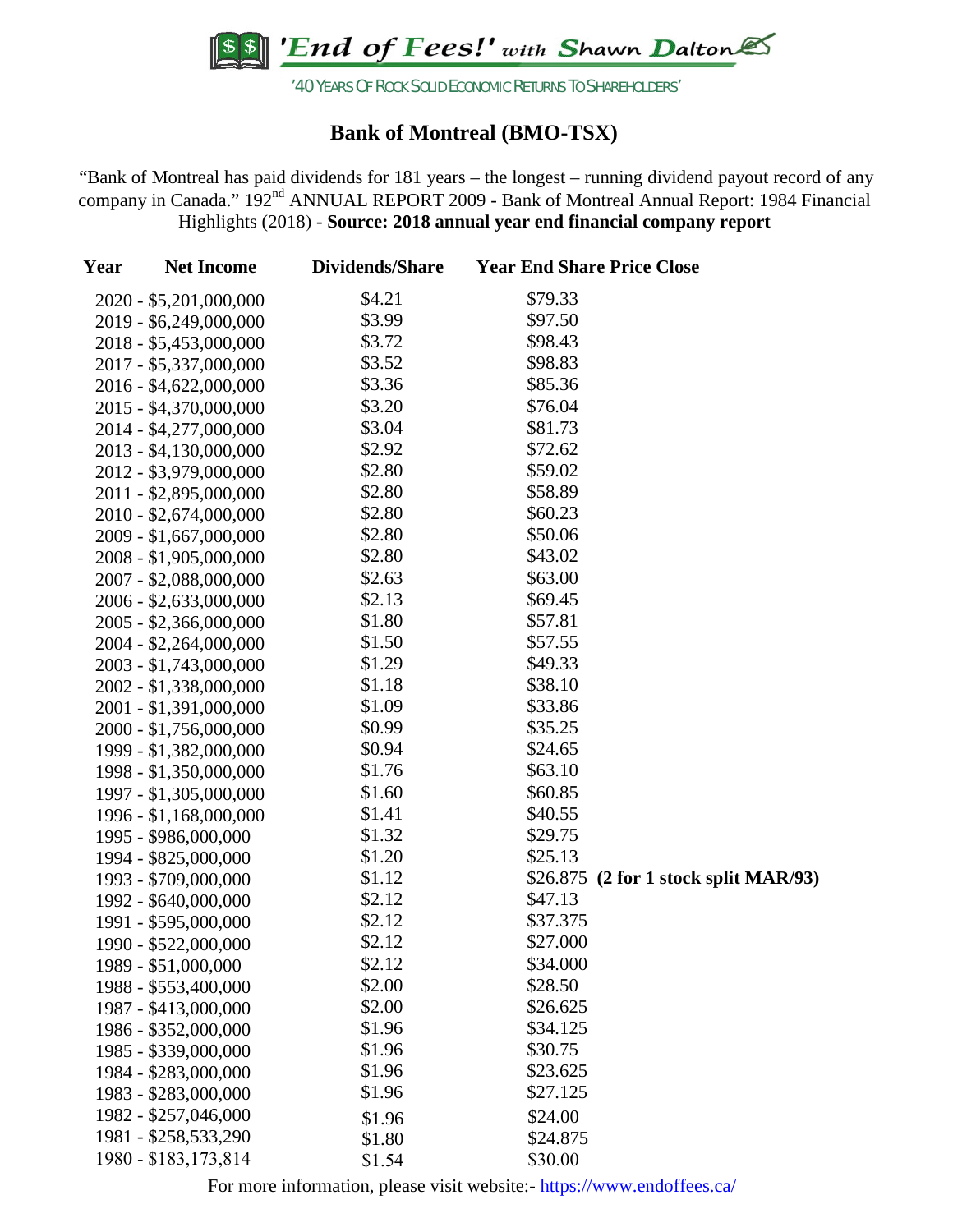

## **National Bank (NA-TSX)**

Eight year statistical review/Consolidated Statement of Income/National Bank annual reports Ten and Eleven Year Statistical Reviews/ 1980 to 2020

| Year | <b>Net Income</b>      | <b>Dividends/Share</b> | <b>Year End Share Price Close</b>                         |
|------|------------------------|------------------------|-----------------------------------------------------------|
|      |                        | \$2.84                 | \$63.94                                                   |
|      | 2020 - \$2,083,000,000 | \$2.66                 | \$68.02                                                   |
|      | 2019 - \$2,322,000.000 | \$2.44                 | \$59.76                                                   |
|      | 2018 - \$2,232,000,000 | \$2.28                 | \$62.61                                                   |
|      | 2017 - \$2,024,000,000 | \$2.18                 | \$47.88                                                   |
|      | 2016 - \$1,256,000,000 | \$2.04                 | \$43.31                                                   |
|      | 2015 - \$1,619,000,000 | \$1.88                 | \$52.68 (Adjusted to reflect the share split of a         |
|      | 2014 - \$1,538,000,000 |                        | one – for – one stock dividend paid on February 13, 2014) |
|      | 2013 - \$1,512,000,000 | \$1.70                 | \$45.24                                                   |
|      | 2012 - \$1,561,000,000 | \$3.08                 | \$77.18                                                   |
|      | 2011 - \$1,224,000,000 | \$2.74                 | \$71.14                                                   |
|      | 2010 - \$1,034,000,000 | \$2.48                 | \$67.13                                                   |
|      | 2009 - \$854,000,000   | \$2.48                 | \$56.39                                                   |
|      | 2008 - \$776,000,000   | \$2.48                 | \$45.21                                                   |
|      | 2007 - \$541,000,000   | \$2.28                 | \$54.65                                                   |
|      | 2006 - \$871,000,000   | \$1.96                 | \$61.25                                                   |
|      | 2005 - \$855,000,000   | \$1.72                 | \$59.14                                                   |
|      | 2004 - \$725,000,000   | \$1.42                 | \$48.78                                                   |
|      | 2003 - \$624,000,000   | \$1.08                 | \$40.91                                                   |
|      | 2002 - \$429,000,000   | \$0.93                 | \$29.39                                                   |
|      | 2001 - \$563,000,000   | \$0.82                 | \$24.25                                                   |
|      | 2000 - \$509,000,000   | \$0.75                 | \$24.95                                                   |
|      | 1999 - \$417,000,000   | \$0.70                 | \$17.90                                                   |
|      | 1998 - \$316,000,000   | \$0.66                 | \$23.05                                                   |
|      | 1997 - \$342,000,000   | \$0.575                | \$20.15                                                   |
|      | 1996 - \$318,000,000   | \$0.49                 | \$13.00                                                   |
|      | 1995 - \$245,000,000   | \$0.40                 | \$11.00                                                   |
|      | 1994 - \$217,000,000   | \$0.40                 | \$9.38                                                    |
|      | 1993 - \$175,000,000   | \$0.40                 | \$10.50                                                   |
|      | 1992 - \$1 (bad loans) | \$0.70                 | \$8.13                                                    |
|      | 1991 - \$186,000,000   | \$0.80                 | \$11.13                                                   |
|      | 1990 - \$169,000,000   | \$0.80                 | \$7.13                                                    |
|      | 1989 - \$31,738,000    | \$0.72                 | \$14.00                                                   |
|      | 1988 - \$226,298,000   | \$0.64                 | \$12.00                                                   |
|      | 1987 - \$(83,608,000)  | \$0.56                 | \$10.75                                                   |
|      | 1986 - \$186,850,000   | \$1.00                 | \$28.375                                                  |
|      | 1985 - \$153,732,000   | \$0.89                 | \$20.875                                                  |
|      | 1984 - \$114,226,000   | \$0.74                 | \$13.00                                                   |
|      | 1983 - \$125,738,000   | \$0.30                 | \$12.50                                                   |
|      | $1982 - (\$9,231,000)$ | \$0.30                 | \$6.125(61/8)                                             |
|      | 1981 - \$20,455,386    | \$1.20                 | \$9.75(96/8)                                              |
|      | 1980 - \$16,627,300    | \$1.20                 | \$13.75(13.6/8)                                           |